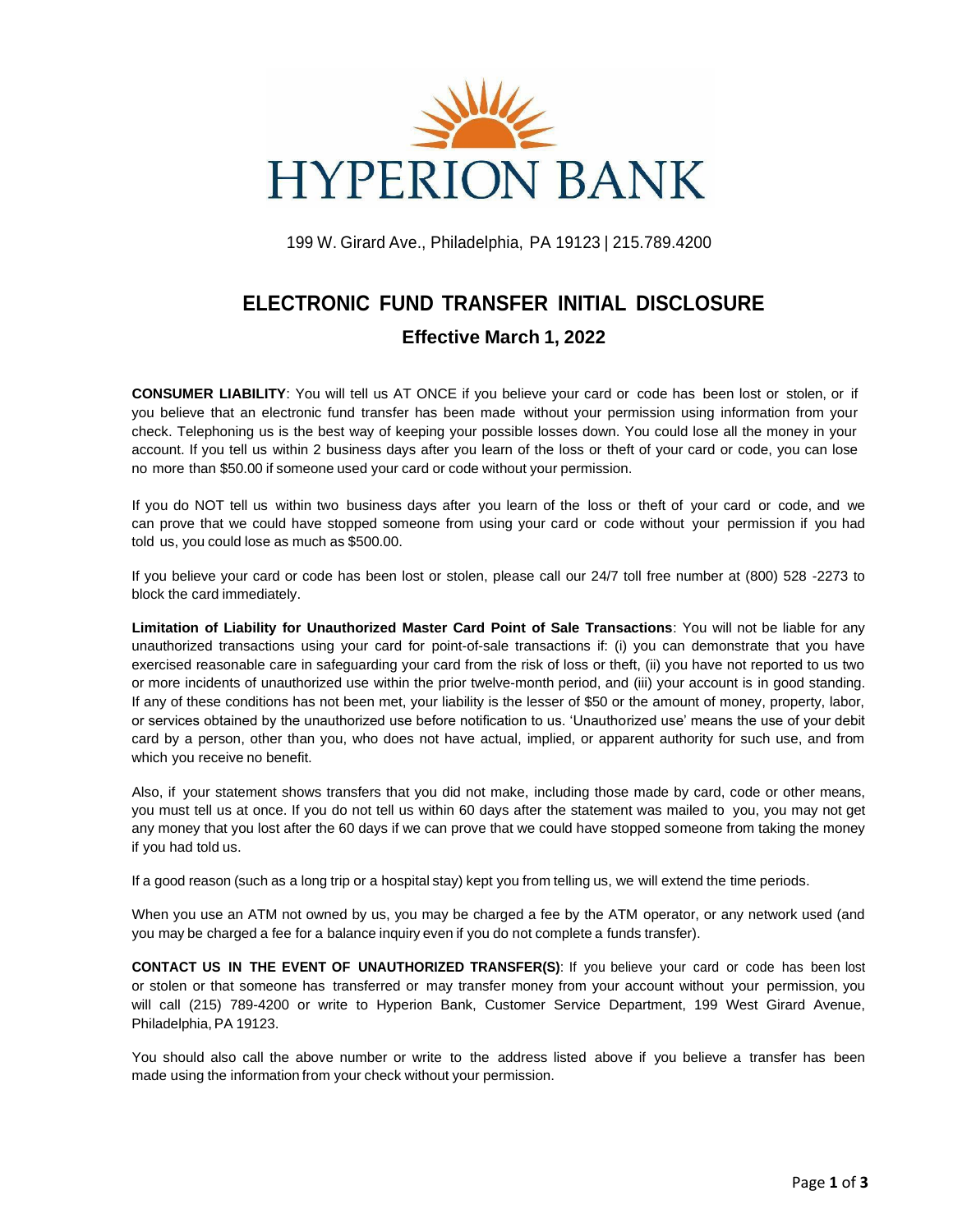**BUSINESS DAYS:** For purposes of these disclosures, our business days are Monday, Tuesday, Wednesday, Thursday, and Friday. Holidays are not included.

**TYPES OF TRANSFERS:** You may authorize certain direct deposits to your checking or savings accounts. You may authorize certain bills and other payments to be deducted from your checking or savings accounts. A merchant may convert your check in payment for merchandise or services into an electronic funds transfer from your account.

You may use your card or code to:

- Make deposits to your checking and savings accounts;
- Pay for purchases at places that have agreed to accept the card or code;
- Transfer funds between your checking and savings account; and
- Withdraw cash from your checking and savings accounts

Some of these services may not be available at all terminals.

**ELECTRONIC CHECK CONVERSION:** You may authorize a merchant or other payee to make a one-time electronic payment from your checking account using information from your check to:

- Pay for purchases; or
- Pay bills

### **LIMITATIONS ON DOLLAR AMOUNTS OF TRANSFERS**

#### **Personal**

- You may buy up to \$1,000.00 worth of goods or services each day by using your card or code in our point -of-sale transfer service; and
- You can withdrawup to \$500.00 from our terminal using your card or code each day

#### **Business**

- You may buy up to \$2,000.00 worth of goods or services each day by using your card or code in our point-of-sale transfer service; and
- You can withdraw up to \$1,000.00 from our terminal using your card or code each day

#### **FEES:**

- You will be charged \$5.00 per card for the issuance of replacement access cards; and
- If you use your card in a foreign country and/or make a purchase in a foreign currency, you will be charged a currency conversion fee of 1% of the transactions amount

**CONFIDENTIALITY:** We will disclose information to third parties about your account or transfers you make:

- Where it is necessary for completing transfers;
- In order to verify the existence and condition of your account for a third party such as a credit bureau or merchant;
- In order to comply with government agency or court orders; or
- If you give us written permission

#### **DOCUMENTATION:**

**Terminal Transfers:** You can get a receipt at the time you make any transfer that exceeds \$15.00 to or from your account using one of our automated teller machines or point-of-sale terminals.

**Preauthorized Credits**: If you have arranged to have direct deposits made to your account at least once every 60 days from the same person or company you can call us at (215) 789-4200 to find out whether the deposit has been made.

**Periodic Statements:** You will get a monthly account statement from us for your checking and money market accounts. You will get a monthly account statement from us for your savings accounts unless there are no transfers in a particular month. In any case, you will get a statement at least quarterly.

## **PREAUTHORIZED PAYMENTS**:

**Stop Payments:** If you have told us in advance to make regular payments out of your account, you can stop any of these payments. Here is how: Call us at (215) 789-4200 or write to us at Hyperion Bank, 199 West Girard Avenue, Philadelphia, PA 19123. Your request must be received by us three business days or more before the payment is